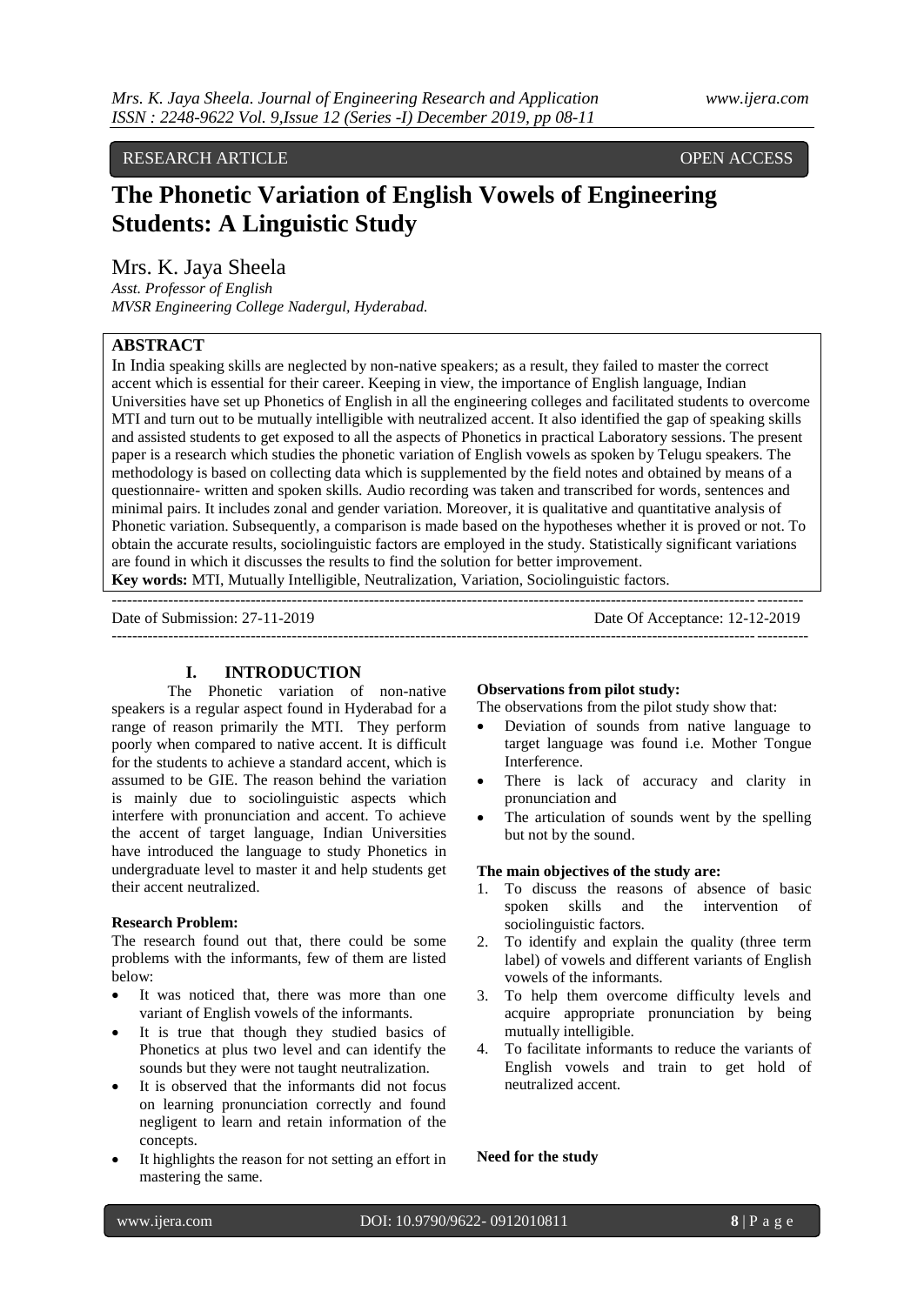In India, English language is studied as a second language from decades and it is considered a global language. It has much prominence and acts as a bridge among bilinguals in the Indian society, there is need to communicate, in order to communicate learners have to perform well in language skills since English helps in their job search and their career. Students in the process of getting recruited /going abroad are tested in many areas via English language. They have to take the test, a series of tests is conducted and their performance acts as major part, here students' proficiency in accuracy, fluency, accent is tested. To lead a better future, learners should have stock of language skills and perform excellently. Thus, the need arises to probe the different variants and study the impediments in language skills and help them acquire proficiency, improve and overcome the situations so that they may compete in the job market. And further they can attempt tests such as GRE., TOFEL, IELTS…etc., for all the above mentioned reasons, it is felt that there is need to do research.

#### **Scope and Limitations of the study**

The scope of the study is limited to English vowels only but not all the sounds of English. It aspires to look into the errors made by the informants of engineering and find out the reasons. The present study is restricted to one college from Hyderabad but not the entire state. The sample is taken from the engineering college affiliated to Osmania University, Hyderabad from the informants who are pursuing first year Bachelor of Engineering from different branches coming from rural and urban background with Telugu/English as their medium of instruction and they would be the second language speakers. Technical English and English Language Laboratory is included in their curriculum of first year of their course in the University.

#### **Hypotheses**

The hypotheses underlying the research are

- There is manifestation of MTI in informants' speech and difficulty observed with reference to Monophthongs and Diphthongs.
- There is lack of mutual intelligibility and comprehensibility besides ambiguity in mastery over the language.
- Region, Caste and Age doesn't show any difference in variation of sounds.
- The gender variation shows difference in written test than articulation of sounds.

#### **II. REVIEW OF LITERATURE**

An attempt has been made on this work to give an account of Vowel Variation of engineering students on the use of pronunciation of English language. A greater amount of work has been

done by many researchers with profound analysis. Earlier researchers and scholars worked on the linguistic materials, focused on variation of vowel sounds.

In recent years a large number of studies have been published on Indian English some of these like Kachru (1962: 64) concentrated mainly on the sociolinguistic aspect of Indian English, like that Bansal (1966) dealt with questions of the acceptability and its intelligibility its validity as independent variant etc.

Few Indian Scholars made research on English vowels and in their findings they said that informants were unintelligible in their speech, found MTI in articulation of sounds and diphthongs were monophthongized. It was also found that, there were reading errors, back vowels problems, a vowel variation between R.P. and GIE and due to lack of training, articulation made by the spelling but not by the sound. It is true that It occurs over the period of time but in this research the researcher says it is also connected with sociolinguistic factors.

**In works of William Labov** It says studying speech quantitatively is important because for one sound if we get different variables we need to justify in conclusion then have to look at the social background. Labov used statistical techniques for quantitative treatment of the data; he is treated a leader in the field. He has taken the local population and has taken several locales on the Island with various occupations and different ethnic groups, broad age groups, various demographic categories. He recorded each informant's speech in a semistructured interview. He worked on a small island off the New England coast (called Martha's Vineyard) demonstrated the existence of systematic difference between speakers in their use of certain linguistic variables after which he worked in a very different community in New York. He made observations across two generations. He observed changes for vowels and diphthongs.

C.K. Thomas (1958:191-241) says that there is **regional Phonetic variation** within American states. He found out Monophthongal and Diphthongal variation. Scholars such as Chomsky and William Labov made research on variation of sounds (in the form of words and constructions) in America and made some conclusions on how sociolinguistic factors (**region, social status, Gender, occupation and Age**) affects the informants from various places of America. Labov worked both in rural and urban communities to find out the variables. He made some personal inventions of the variables.

**The concept of General Indian English**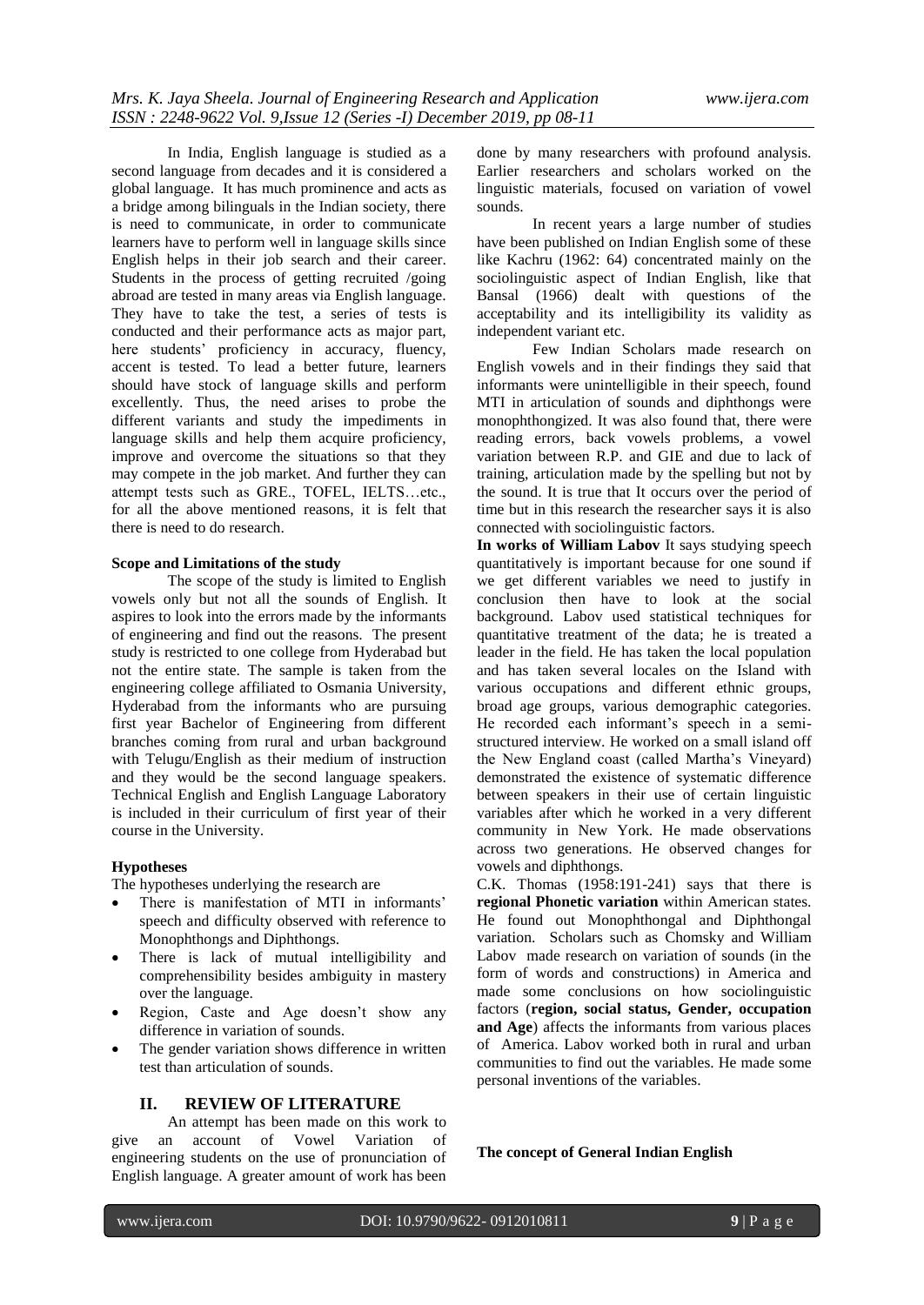R.P. is available as a model for Indian learners and they have the strong influence of their habits when they learn R.P., they also have regional features in the English spoken by Indians. The result is that the speech of Indians rendered as unintelligible to every Indian and to native speakers. There are varieties of English spoken in India according to their mother tongue and therefore had many varieties of English. According to Balasubramanian, he says that if we put all the common phonological features of Indian varieties we get some common features, and if all the varieties of English put them together and remove some gross regional features a variety of English will emerge that he called General Indian English (GIE). It is also meant for certain variety of English spoken by educated Indians. It is free from regional features. It is descriptive and prescriptive model which is prescribed by CIEFEL to Indian speakers to imitate as a model of spoken English in India to become free from the features of some Indian varieties.

**The vowel system of General Indian English (GIE) Monophthongs / iː, ɪ, e: , ɛ, æ, ə, ɑː, ɒ , o:, ʊ, uː / Diphthongs: /aɪ, ɒɛ, aʊ, ɪə, eə, ʊə/**

**The vowel system of R.P.**

**Monophthongs / iː, ɪ, e, æ, ʌ, ɜː, ə, ɑː, ɒ, ɔː, ʊ, uː / Diphthongs: /eɪ, aɪ, ɔɪ, əʊ, aʊ, ɪə, eə, ʊə/**

## **III. RESEARCH METHODOLOGY**

The methodology followed for the research is to test the speakers' range of variants in articulation of English vowels with reference to sociolinguistic factors, accuracy, and problems in mastering the language. To explore this aspect a pilot study was conducted in an engineering college affiliated to Osmania University. The procedure followed for the research is as follows:

- A pilot study was conducted in an engineering college which is affiliated to Osmania University.
- The sample is collected from an engineering college, which has a composition of students that belong to seven zones of Telangana State. The analysis will be made on the qualitative and quantitative approach.
- A test was conducted to the informants. A questionnaire was distributed for written test which consisted of theory questions of Introduction to English Phonetics and test in spoken skills for English vowels in the form of audio recording which included word list, words in connected speech and minimal pairs (of all the twenty vowels). The data collected from the informants contained Sociolinguistic factors.
- Field notes will be supplemented by the researcher in which the data collected would be presented.

 The data would be analyzed qualitatively and quantitatively after the findings of the research which would give insights into informants' mastery over the language and suggests a practical solution.

## **Research Tools:**

The tools planned for the research are:

- Questionnaire-This section consists of two types; first is written test which includes twenty questions based on introduction to phonetics of English and spoken skills test which consists of word list, words in isolation and connected speech (sentences) and minimal pairs.
- Spoken skills test is conducted by taking informants speech that is recordings of word list, words in connected speech (sentences) and minimal pairs in the form of Audio.
- Sociolinguistic aspects are collected from the informants to provide evidence for the reasons behind the informants' variants of English vowels.

## **Description of the sample:**

The sample selected for the research is as follows:

- Informants are selected from an engineering college affiliated to Osmania University, Hyderabad who are pursuing first year B.E. (Bachelor of Engineering) from different branches
- Informants are a composition of seven zones of Telangana State, from each zone two informantsone girl and a boy is selected for the study, and
- the sample size is twelve which covers the entire state of Telangana
- The study wishes to analyze the data qualitatively and quantitatively

## **Data Collection**

The data collected for the research initially is primary data and it is a pilot study in semester one of B.E. (Bachelor of Engineering) first year informants. The data collected from them is discussed below

- The data collected for the study is from B.E. first year informants from different branches of an engineering college.
- The sample collected for the study is of twenty five informants but finally twelve informants were selected from seven zones of Telangana State. From each zone two informants were taken for the study one female and male informant.
- The information gathered from the informants was during their break time, they were given the questionnaire for written test along with their personal information. Spoke skills test was also taken by recording their speech. The recorded